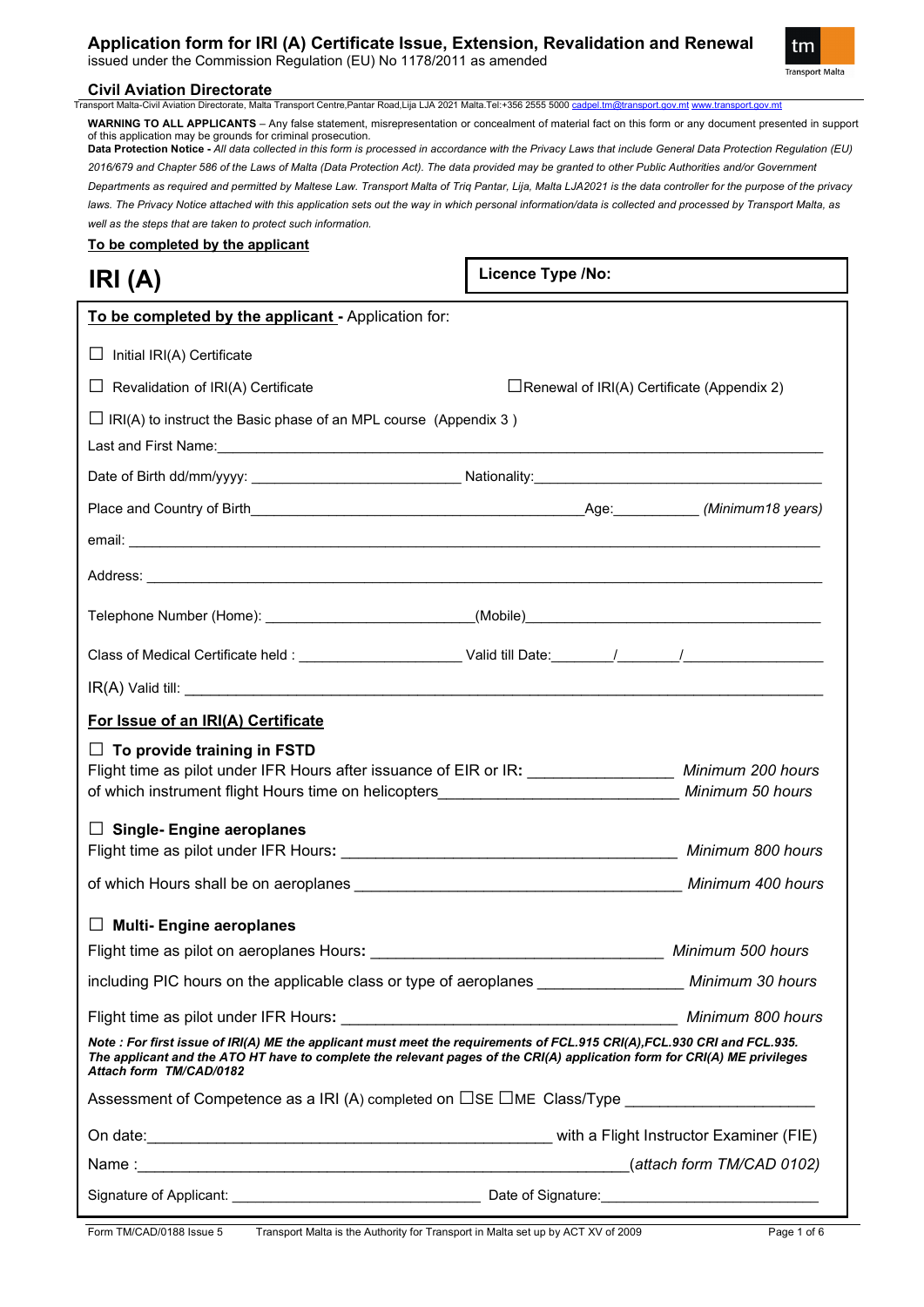issued under the Commission Regulation (EU) No 1178/2011 as amended



**Civil Aviation Directorate** Transport Malta-Civil Aviation Directorate, Malta Transport Centre,Pantar Road,Lija LJA 2021 Malta.Tel:+356 2555 5000 [cadpel.tm@transport.gov.mt](mailto:cadpel.tm@transport.gov.mt) [www.transport.gov.mt](http://www.transport.gov.mt/)

# **IRI (A)**

**First Issue**

**Applicant's Full Name and Licence No:**

| To be completed by ATO and signed by Head of training                                                                                                                            |  |
|----------------------------------------------------------------------------------------------------------------------------------------------------------------------------------|--|
| The ATO confirms that the candidate has been trained according to the approved syllabus for the IRI (A), and<br>assures the level of proficiency required.                       |  |
|                                                                                                                                                                                  |  |
|                                                                                                                                                                                  |  |
|                                                                                                                                                                                  |  |
|                                                                                                                                                                                  |  |
|                                                                                                                                                                                  |  |
| Teaching & learning course completed on date: or tick □ if credited.                                                                                                             |  |
|                                                                                                                                                                                  |  |
| Flight instruction on an aeroplane hours____________________(a),and on $\Box$ FFS, $\Box$ FTD2/3 or $\Box$ FNPT II                                                               |  |
|                                                                                                                                                                                  |  |
| or                                                                                                                                                                               |  |
| If holding an FI(A) Flight instruction on an aeroplane hours_______________________________(a),and on                                                                            |  |
| $\Box$ FFS, $\Box$ FTD2/3 or $\Box$ FNPT II hours __________________(b) (a + b Minimum 5 hours)<br>(Copy of FI(A)Certificate required)                                           |  |
| The flight instruction was given by FI(A) qualified in accordance with FCL.905.FI(j)                                                                                             |  |
| Course Start Date : Course Completion Date: Course Completion Date:                                                                                                              |  |
| Credit (if applicable)<br>(i) Applicants holding or having held an instructor certificate shall be fully credited towards the requirement for the<br>teaching and learning part. |  |
|                                                                                                                                                                                  |  |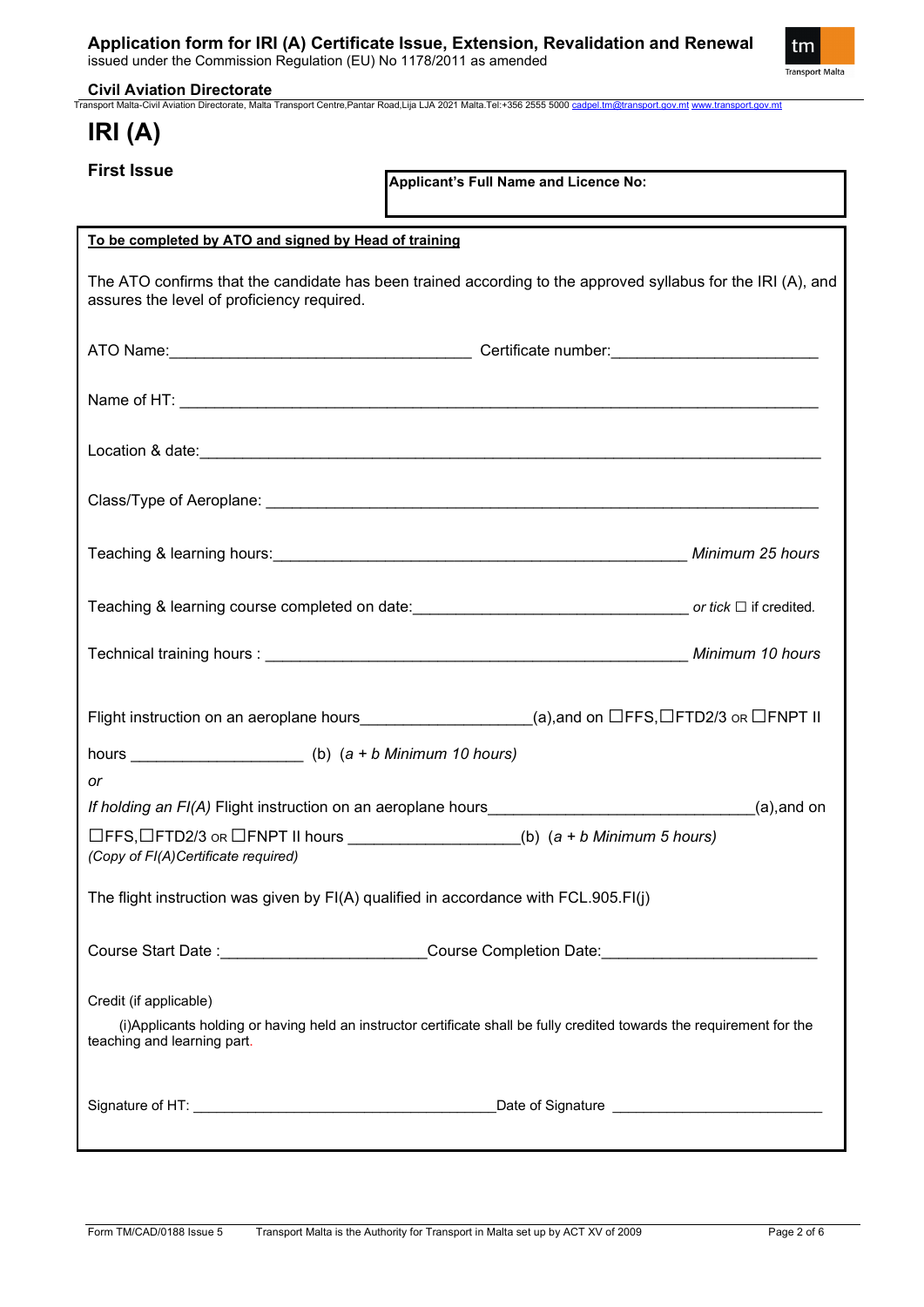issued under the Commission Regulation (EU) No 1178/2011 as amended



**Civil Aviation Directorate** Transport Malta-Civil Aviation Directorate, Malta Transport Centre,Pantar Road,Lija LJA 2021 Malta.Tel:+356 2555 5000 [cadpel.tm@transport.gov.mt](mailto:cadpel.tm@transport.gov.mt) [www.transport.gov.mt](http://www.transport.gov.mt/)

## **Appendix 2 IRI (A) - Revalidation & Renewal**

| Applicant's Full Name and Licence No:                                                                                                                                                                                                                  |
|--------------------------------------------------------------------------------------------------------------------------------------------------------------------------------------------------------------------------------------------------------|
| For revalidation of an IRI certificate, the holder shall fulfil 2 of the following 3 requirements:                                                                                                                                                     |
| $\Box$ Instructional Hours<br>Hours of flight instruction in the aeroplane category during the period of validity of the certificate as,                                                                                                               |
| Minimum 50 hours                                                                                                                                                                                                                                       |
| Hours of flight instruction for an IR completed within the last 12 months preceding the expiry date of the IRI (A) certificate                                                                                                                         |
| Minimum 10 hours                                                                                                                                                                                                                                       |
| <b>Refresher Course</b><br>Received an Instructor refresher seminar, within the validity period of the IRI certificate. on Date<br>(Certificate required)                                                                                              |
| $\Box$ Assessment of Competence see Note<br>Passed within the 12 months preceding the expiry date of the IRI certificate an assessment of competence as IRI(A) on                                                                                      |
|                                                                                                                                                                                                                                                        |
| (attach form TM/CAD 0102)                                                                                                                                                                                                                              |
| Note: For at least each alternate subsequent revalidation in the case of IRI(A) the holder shall have to pass an assessment of<br>competence in accordance with FCL.935.<br>Complete if requirement for assessment of competence above is not checked. |
|                                                                                                                                                                                                                                                        |
| For Renewal. If the IRI certificate has lapsed, the applicant shall, within a period of 12 months before renewal complete both:                                                                                                                        |
| $\Box$ Refresher Seminar<br>months before application). (Certificate required)                                                                                                                                                                         |
| □ Assessment of Competence<br>Passed an assessment of competence as an IRI(A) on Date :                                                                                                                                                                |
| with a Flight Instructor Examiner (FIE) Name :<br>period of 12 months before application). (attach form TM/CAD 0102)                                                                                                                                   |
|                                                                                                                                                                                                                                                        |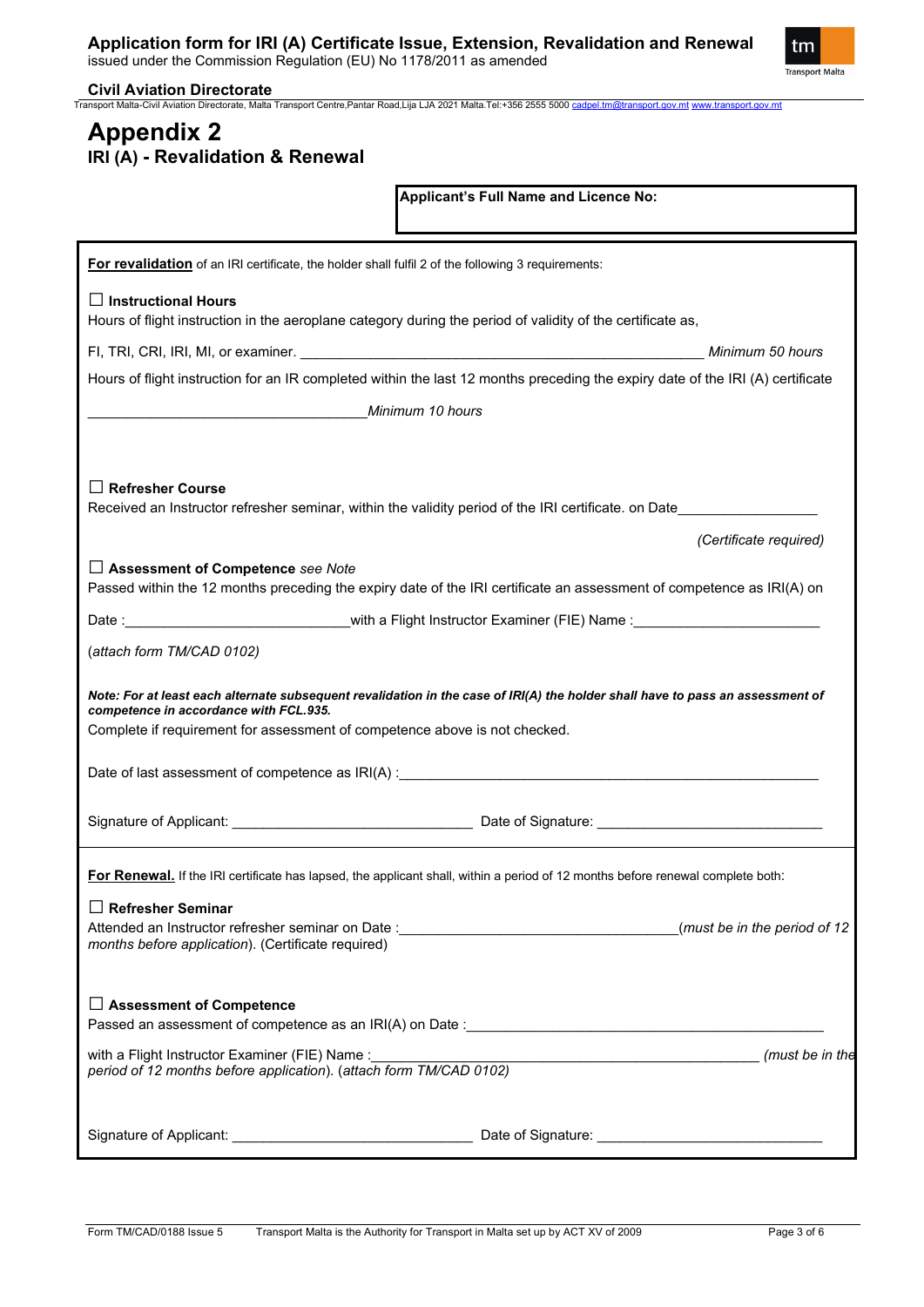Transport Malta-Civil Aviation Directorate, Malta Transport Centre,Pantar Road,Lija LJA 2021 Malta.Tel:+356 2555 5000 [cadpel.tm@transport.gov.mt](mailto:cadpel.tm@transport.gov.mt) [www.transport.gov.mt](http://www.transport.gov.mt/)

## **Appendix 3 IRI (A) - IRI(A) to instruct the Basic phase of an MPL course**

| Applicant's Full Name and Licence No:                                                                                                                        |                                                                                                                              |  |  |
|--------------------------------------------------------------------------------------------------------------------------------------------------------------|------------------------------------------------------------------------------------------------------------------------------|--|--|
|                                                                                                                                                              |                                                                                                                              |  |  |
|                                                                                                                                                              |                                                                                                                              |  |  |
| To be completed by the applicant                                                                                                                             |                                                                                                                              |  |  |
| $\Box$ IRI(A) MPL Basic Phase                                                                                                                                |                                                                                                                              |  |  |
|                                                                                                                                                              |                                                                                                                              |  |  |
|                                                                                                                                                              | Multi Engine Aeroplane Instrument Rating valid until: ____________________________. (Rating required)                        |  |  |
|                                                                                                                                                              |                                                                                                                              |  |  |
|                                                                                                                                                              |                                                                                                                              |  |  |
|                                                                                                                                                              |                                                                                                                              |  |  |
|                                                                                                                                                              |                                                                                                                              |  |  |
|                                                                                                                                                              |                                                                                                                              |  |  |
|                                                                                                                                                              |                                                                                                                              |  |  |
|                                                                                                                                                              |                                                                                                                              |  |  |
| hours flight in multi crew operations may be replaced by the completion of the course provided for in paragraph                                              | Note: In the case of IRI(A) already qualified to instruct on ATP(A) or CPL(A)/IR integrated courses, the requirement of 1500 |  |  |
| FCL.905.FI(k)(3).                                                                                                                                            |                                                                                                                              |  |  |
| To be completed by the ATO                                                                                                                                   |                                                                                                                              |  |  |
|                                                                                                                                                              |                                                                                                                              |  |  |
|                                                                                                                                                              |                                                                                                                              |  |  |
|                                                                                                                                                              |                                                                                                                              |  |  |
|                                                                                                                                                              |                                                                                                                              |  |  |
| I certify that the applicant successfully completed an MPL instructor course in accordance with FCL.925 on Date                                              |                                                                                                                              |  |  |
| <u> 1989 - Johann Barn, mars an t-Amerikaansk politiker (</u>                                                                                                |                                                                                                                              |  |  |
|                                                                                                                                                              |                                                                                                                              |  |  |
|                                                                                                                                                              |                                                                                                                              |  |  |
|                                                                                                                                                              |                                                                                                                              |  |  |
|                                                                                                                                                              |                                                                                                                              |  |  |
| Note: Complete if applicant does not have 1500 hours flight time in multi crew operations (tick if course was completed)                                     |                                                                                                                              |  |  |
| $\Box$ The applicant completed a structured course of training consisting of:                                                                                |                                                                                                                              |  |  |
| (i) MCC qualification;                                                                                                                                       |                                                                                                                              |  |  |
| (ii) observing 5 sessions of flight instruction in Phase 3 of an MPL course;                                                                                 |                                                                                                                              |  |  |
| (iii) observing 5 sessions of flight instruction in Phase 4 of an MPL course;<br>(iv) observing 5 operator recurrent line oriented flight training sessions; |                                                                                                                              |  |  |
| (v) the content of the MCCI instructor course.                                                                                                               |                                                                                                                              |  |  |
|                                                                                                                                                              | And conducted the first 5 instructor sessions under the supervision of a TRI(A), MCCI(A) or SFI(A) qualified for MPL         |  |  |
| flight instruction                                                                                                                                           |                                                                                                                              |  |  |
|                                                                                                                                                              |                                                                                                                              |  |  |
|                                                                                                                                                              |                                                                                                                              |  |  |
|                                                                                                                                                              |                                                                                                                              |  |  |
|                                                                                                                                                              |                                                                                                                              |  |  |
|                                                                                                                                                              |                                                                                                                              |  |  |

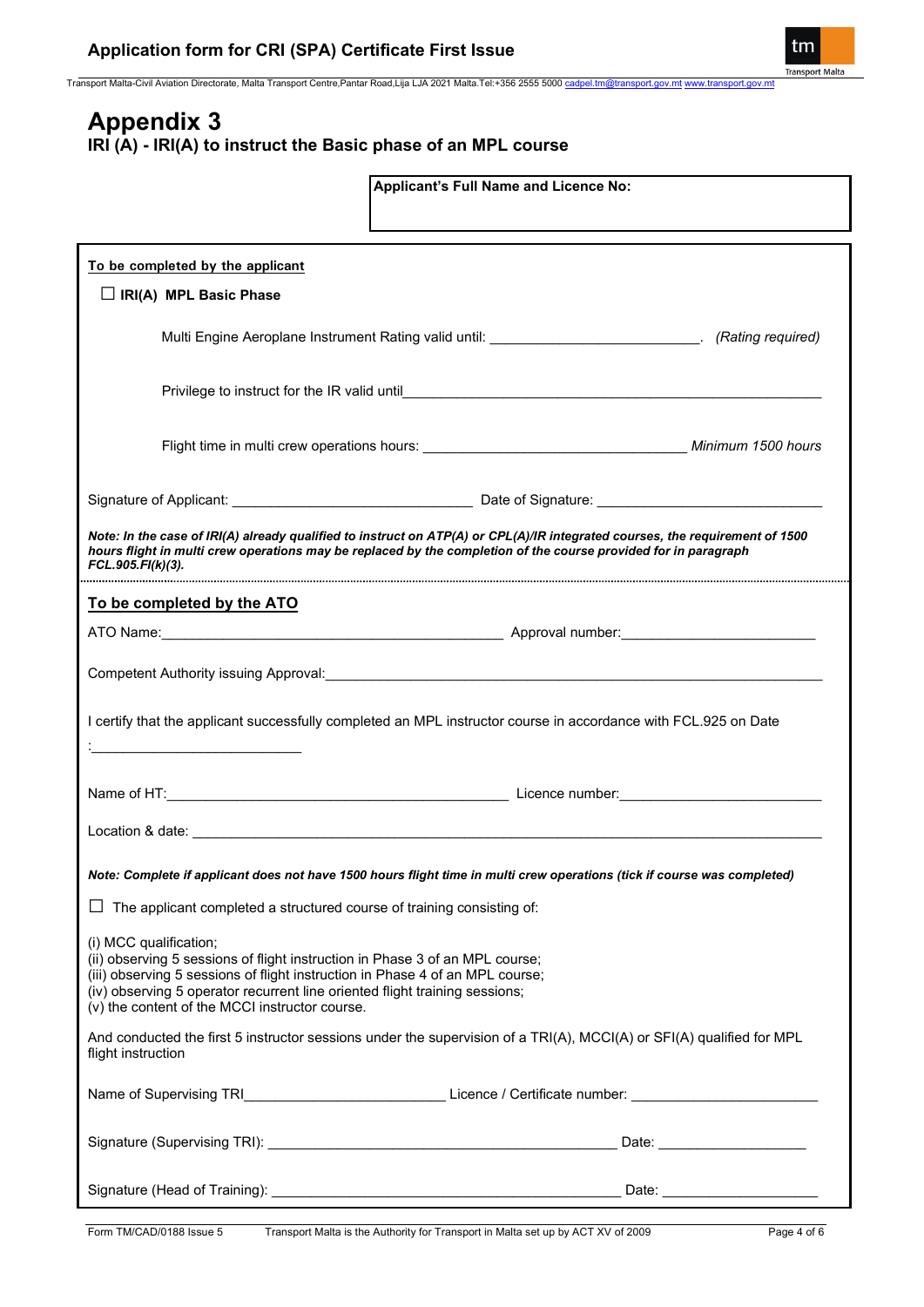Transport Malta-Civil Aviation Directorate, Malta Transport Centre,Pantar Road,Lija LJA 2021 Malta.Tel:+356 2555 5000 cadpel.tm@tran

# .**IRI (A) Certificate First Issue**

| <b>Documents required:</b> |  |
|----------------------------|--|
|                            |  |

| <b>Submission Instructions</b>                                                                                                                                                                   |                                     |
|--------------------------------------------------------------------------------------------------------------------------------------------------------------------------------------------------|-------------------------------------|
| <b>Documents required:</b>                                                                                                                                                                       | <b>Office</b><br><b>Use</b><br>Only |
| A copy of the Malta ID Card (both sides) or Passport [Original has to be presented<br>1.<br>before licence is collected / Not required if the applicant already holds a Malta part FCL licence]. | $^{\circledR}$                      |
| 2. A copy of the Licence held.                                                                                                                                                                   | $^{\circledR}$                      |
| Log Book - All flight instruction must be signed by the instructor.<br>3.                                                                                                                        | $\circledS$                         |
| Copy of Instructor Certificate if credit is given - if applicable.<br>4.                                                                                                                         | $^{\circledR}$                      |
| Copy of Medical Certificate.<br>5.                                                                                                                                                               | $\circledS$                         |
| Copy of ATO Approval Certificate if not issued by Transport Malta.<br>6.                                                                                                                         | $^{\circledR}$                      |
| 7 <sub>1</sub><br>Assessment of Competence Form TM/CAD/0102.                                                                                                                                     | ⑦                                   |
| IRI Course Completion Certificate.<br>8.                                                                                                                                                         | $^{\circledR}$                      |
| Certificate of refresher training completed for IRI(A) revalidation or renewal.<br>9.                                                                                                            | $\circledcirc$                      |
| 10. Copy of Examiner Certificate if not issued by Transport Malta.                                                                                                                               | ⑩                                   |
| 11. CRI(A) course completion certificate - if applicable                                                                                                                                         | $^{\circledR}$                      |
| 12. Form TM/CAD/0182 for CRI(A) ME privileges - if applicable                                                                                                                                    | $\circledR$                         |
| 13. MPL Instructor Course Completion Certificate -if applicable                                                                                                                                  | $\circled{3}$                       |
| It is important to send all the documents to avoid a delay in the issue of the rating.                                                                                                           |                                     |

### **Transport Malta – Civil Aviation Directorate Bank Details:**

Bank Name: Bank of Valletta Bank Branch: Naxxar Bank Address: 38, Triq tal-Labour, Naxxar NXR 9020 Bank's BIC Code: VALLMTMT Sort Code: 22013 Account Holder: Transport Malta – Civil Aviation Directorate Account No: 12000580013 IBAN No: MT13VALL 22013 0000 000 12000 5800 13

**Fee**: The applicable fee in the Malta Air Navigation Order / Scheme of Charges on the Transport Malta

website has to be submitted with the application.

**Queries**: If you need additional information send an email to [cadpel.tm@transport.gov.mt](mailto:cadpel.tm@transport.gov.mt) to the attention of **Personnel Licensing Section, Transport Malta Civil Aviation Directorate** - giving your contact telephone number.

Send completed form to: **Transport Malta - CAD, Personnel Licensing Section, Pantar Road Lija, LJA 2021, Malta.**